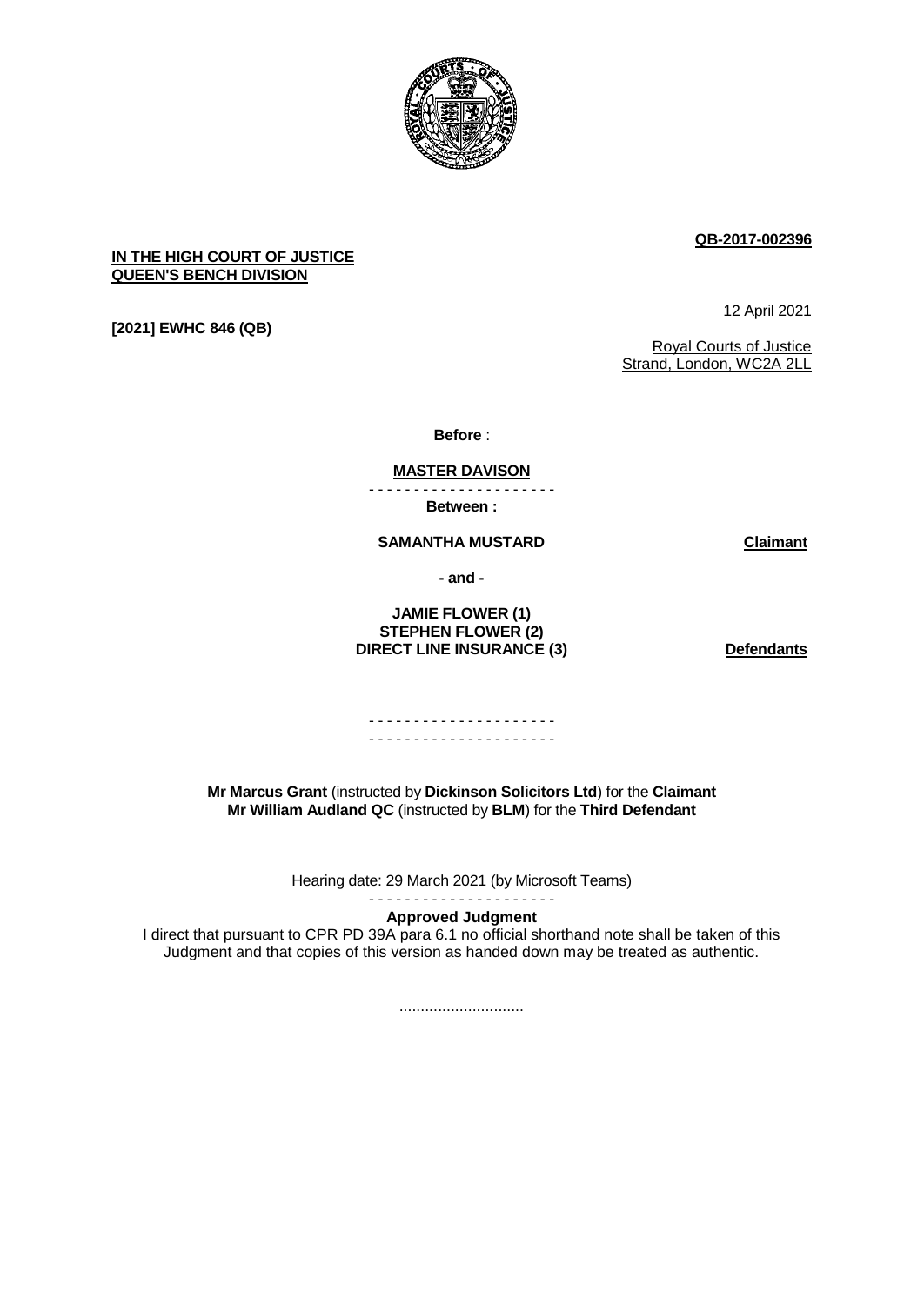## **Introduction**

1. On 29 March 2021 there was a CCMC at which various matters arose for decision. One of them was the third defendant's ("the defendant's") application to amend its Defence. The proposed amendments were uncontroversial, save the following one concerning fundamental dishonesty (the italics are mine):

> "4.4 The Claimant's accounts of the RTA and its immediate aftermath, and the nature and severity of her symptoms both before and after the accident have varied over time, are unreliable and are in issue. They have been exaggerated (or in the case of her pre-RTA history minimised) either consciously or unconsciously – the Third Defendant cannot say which absent exploring the issues at trial. *In the event that the Court finds that the Claimant has consciously exaggerated the nature and/or consequences of her symptoms and losses, the Third Defendant reserves the right to submit that a finding of fundamental dishonesty (and the striking out of the claim pursuant to section 57 Criminal Justice and Courts Act and/or costs sanctions including the disapplication of QOCS) is appropriate.*"

- 2. The claimant objected to all but the first sentence of this proposed new paragraph. She said that I should not give permission for these amendments. Because this raised an issue of principle that I did not find altogether easy to resolve and because of pressure of time, I reserved judgment.
- 3. The claim has already generated one reserved judgment. I take from that earlier judgment a brief introduction to the facts of the case.
- 4. The claim arises out of a road traffic accident which took place on 21 January 2014 in Milton Keynes. The claimant's stationary Honda Jazz vehicle was struck from behind by a Fiat Punto vehicle driven by the first defendant. Liability is not in issue. The claimant was then 34 years of age and employed as a quantity surveyor. She had a complex medical history. She claims that in the accident she sustained a subarachnoid brain haemorrhage (which manifested itself some 2 days after the accident) and a diffuse axonal brain injury such as to have left her with cognitive and other deficits. But there are marked differences between the experts as to her presentation and the interpretation of her medical records, imaging and history. In part, these differences depend on, or may be influenced by, the court's finding as to the speed of impact. Essentially, the defendant says that the impact was relatively minor, whereas, on the claimant's case, it was at least a "medium velocity impact". In turn, the defendant's medical experts say that the claimant suffered no brain injury, whereas the claimant's experts say she suffered a serious brain injury – albeit that the manifestations of that injury are "subtle".
- 5. The key experts are in neurology, neuropsychology, neuropsychiatry, neuroradiology and audio-vestibular medicine. The experts have prepared their joint reports and the case is set down for a 10 day trial in November of this year.
- 6. On 10 February 2021, the defendant applied to amend the Defence the stated reason being that this was "at the request of the claimant in the light of the evidence now available". Essentially, Mr Dickinson, the claimant's solicitor, had been pressing the defendant to withdraw the averments in the Defence to the effect that the collision speed was only about 5mph and that the defendant's vehicle had sustained no damage and the claimant's vehicle only cosmetic damage. Mr Dickinson had also pressed the defendant to set out with more clarity its case on the medical evidence.
- 7. The amendments to the Defence did broadly three things.
- 8. First, they modified the description of the forces involved the accident. The speed was now accepted by the defendant to have been a little higher and the damage to the vehicles a little greater. But the accident was still characterised as minor.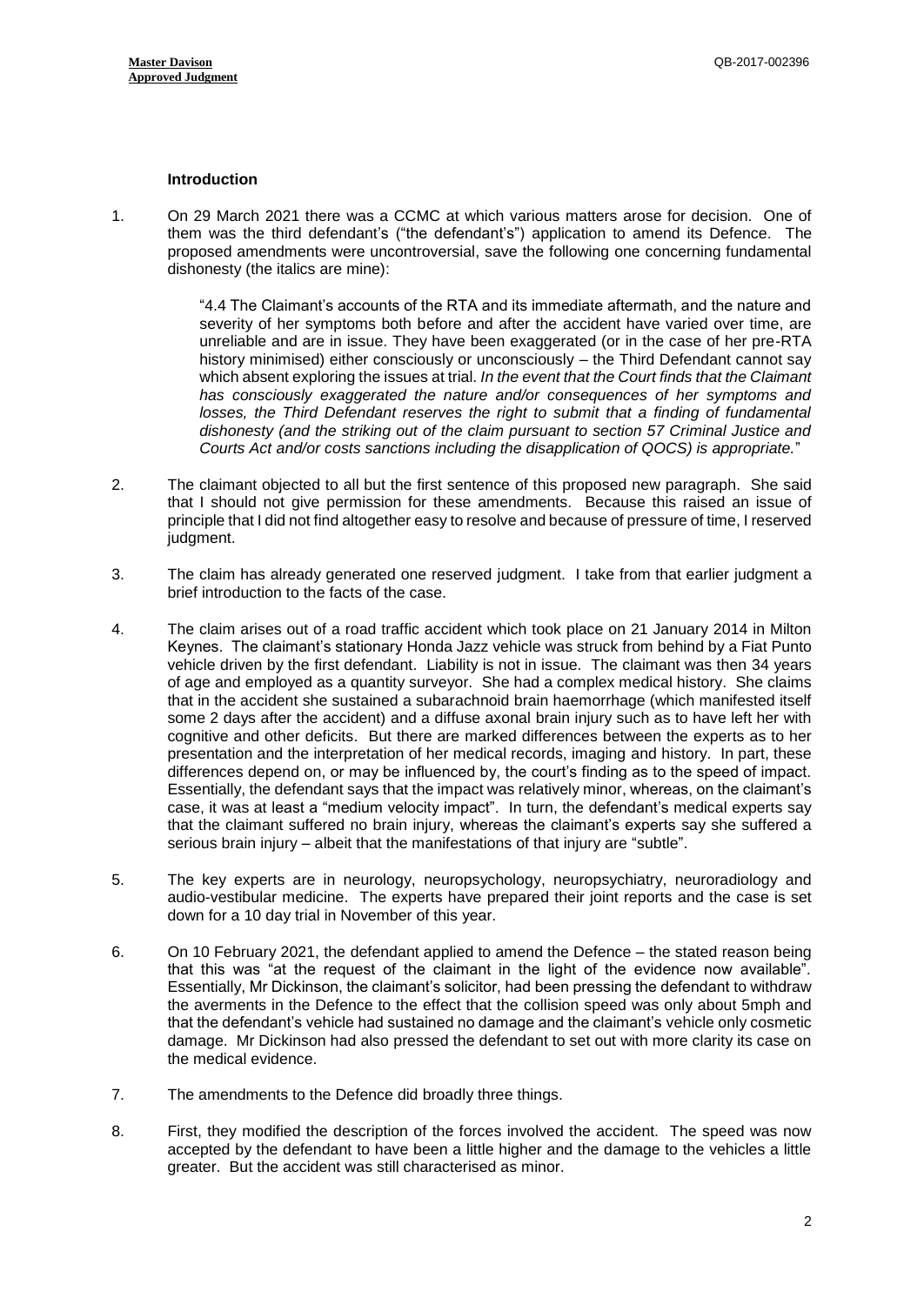- 9. Second, they gave a more detailed exposition of the claimant's pre-accident and post-accident presentation from which the following points or propositions emerged: (a) that pre-accident she suffered from a range of neurological and musculo-skeletal complaints which were probably attributable to functional cognitive disorder or somatisation, (b) the injury she suffered in the accident was no more than a minor whiplash, (c) the subarachnoid haemorrhage was a coincidental event (from which she had, anyway, made a good recovery), (d) her problems since the accident were consciously or unconsciously exaggerated (the defendant could not say which) and/or the product of the same functional cognitive disorder from which she had suffered before it.
- 10. Third, they threatened or foreshadowed the making of an application under section 57 of the Criminal Justice and Courts Act for a finding of fundamental dishonesty. The precise terms of this amendment were as set out at paragraph 1 above.
- 11. Mr Grant's objections to this paragraph were that the proposed amendment amounted to an allegation of fraud which was not properly particularised and for which there was, in fact, no basis in the evidence. This was not fair to the claimant and was also contrary to Rule 9 of the Bar Standards Board Code of Conduct, which required "reasonably credible material which establishes an arguable case of fraud" before such a case could be pleaded. Mr Audland QC's response to this was that the defendant was not making a "positive averment of dishonesty" but was simply alerting the claimant to the nature of its case at trial. It intended to explore in cross-examination whether the claimant was consciously exaggerating her symptoms for gain and, if appropriate, make an application under section 57. The contentious areas of her evidence had been identified; the detail was for cross-examination. Prior to that, the defendant was "not sure" whether any exaggeration was conscious or unconscious. The purpose of the amendment was to ensure that the claimant was not being "ambushed".

### **The law**

12. Section 57 of the Criminal Justice and Courts Act 2015 provides as follows:

"(1) This section applies where, in proceedings on a claim for damages in respect of personal injury ("the primary claim"):

(a) the court finds that the claimant is entitled to damages in respect of the claim, but

(b) on an application by the defendant for the dismissal of the claim under this section, the court is satisfied on the balance of probabilities that the claimant has been fundamentally dishonest in relation to the primary claim or a related claim.

(2) The court must dismiss the primary claim, unless it is satisfied that the claimant would suffer substantial injustice if the claim were dismissed.

(3) The duty under subsection (2) includes the dismissal of any element of the primary claim in respect of which the claimant has not been dishonest.

(4) The court's order dismissing the claim must record the amount of damages that the court would have awarded to the claimant in respect of the primary claim "but for" the dismissal of the claim.

(5) When assessing costs in the proceedings, a court which dismisses a claim under this section must deduct the amount recorded in accordance with subsection (4) from the amount which it would otherwise order the claimant to pay in respect of costs incurred by the defendant.

(8) In this section –

"personal injury" includes any disease and any other impairment of a person's physical or mental condition; "related claim" means a claim for damages in respect of personal injury which is made

(a) in connection with the same incident or series of incidents in connection with which the primary claim is made, and

(b) by a person other than the person who made the primary claim."

13. CPR rule 44.16 states: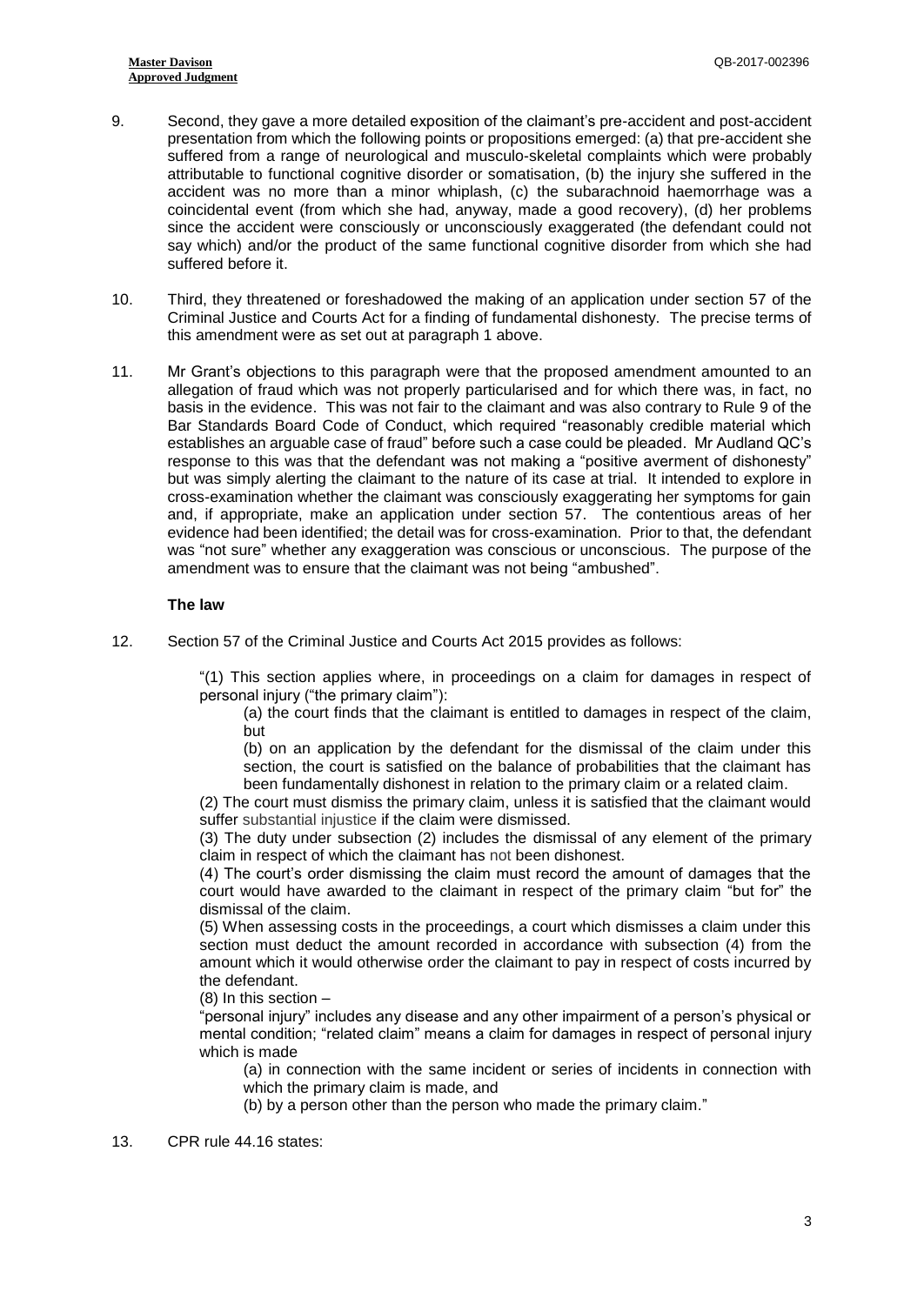"(1) Orders for costs made against the claimant may be enforced to the full extent of such orders with the permission of the court where the claim is found on the balance of probabilities to be fundamentally dishonest."

- 14. These statutory provisions do not stipulate a particular mechanism by which a defendant must seek a finding of fundamental dishonesty. All that is required is an "application by the defendant". There are, however, two principal cases in which the courts have considered what notice to the claimant is required.
- 15. The first is *Howlett v (1) Davies (2) Ageas Insurance Limited* [2017] EWCA Civ 1696. This was a claim for personal injuries arising out of a road traffic accident. The insurers denied that any accident had taken place at all; or, if it had, it was a low velocity impact which was unlikely to have caused injury. Whilst stopping short of using the words "fraud" or "dishonesty" the pleading set out no fewer than twelve particulars in which the claimants' credibility was said to be in question and these included an allegation that the accident had been staged or contrived. The Deputy District Judge dismissed the claim, finding that the claimants had been fundamentally dishonest. For present purposes, the most relevant part of the judgment given by Newey LJ is at paragraphs 31 to 33:

"31. Statements of case are, of course, crucial to the identification of the issues between the parties and what falls to be decided by the court. However, the mere fact that the opposing party has not alleged dishonesty in his pleadings will not necessarily bar a judge from finding a witness to have been lying: in fact, judges must regularly characterise witnesses as having been deliberately untruthful even where there has been no plea of fraud. On top of that, it seems to me that where an insurer in a case such as the present one, following the guidance given in *Kearsley v Klarfeld* [2006] 2 All ER 303, has denied a claim without putting forward a substantive case of fraud but setting out "the facts from which they would be inviting the judge to draw the inference that the plaintiff had not in fact suffered the injuries he asserted", it must be open to the trial judge, assuming that the relevant points have been adequately explored during the oral evidence, to state in his judgment not just that the claimant has not proved his case but that, having regard to matters pleaded in the defence, he has concluded (say) that the alleged accident did not happen or that the claimant was not present. The key question in such a case would be whether the claimant had been given adequate warning of, and a proper opportunity to deal with, the possibility of such a conclusion and the matters leading the judge to it rather than whether the insurer had positively alleged fraud in its defence.

32. Further, I do not think an insurer need necessarily have alleged in its defence that the claim was "fundamentally dishonest" for one-way costs shifting to be displaced on that ground. Where findings properly made in the trial judge's judgment on the substantive claim warrant the conclusion that it was "fundamentally dishonest", an insurer can, I think, invoke CPR r 44.16(1) regardless of whether there was any reference to fundamental dishonesty in its pleadings. To my mind, there is force in Judge Blair QC's comment (in para 54 of his judgment):

"I observe that one does not have to plead a claim for an award of costs on the indemnity basis (as opposed to the standard basis), so why would one have to expressly plead this more remote stage of the costs determination exercise, namely for an order for the enforcement of an adverse costs order?"

33. Turning to the facts of the present case, Ageas' defence, while eschewing "a positive case of fraud at this stage", adverted to the possibility of the court finding "elements of fraud to this claim"; expressly stated that Ageas did "not accept the index accident occurred as alleged, or at all", that it was denied that "there was an accident as alleged", that credibility was in issue and that the Howletts were required to "strictly prove" the matters specified in para 7; and listed in para 6 various matters casting doubt on the claim, including facts that were stated in terms to be "beyond mere coincidence and, instead, … indicative of a staged/contrived accident and injury". In my view, this pleading gave the Howletts sufficient notice of the points that Ageas intended to raise at the trial and the possibility that the judge would arrive at the conclusions he ultimately did. The Howletts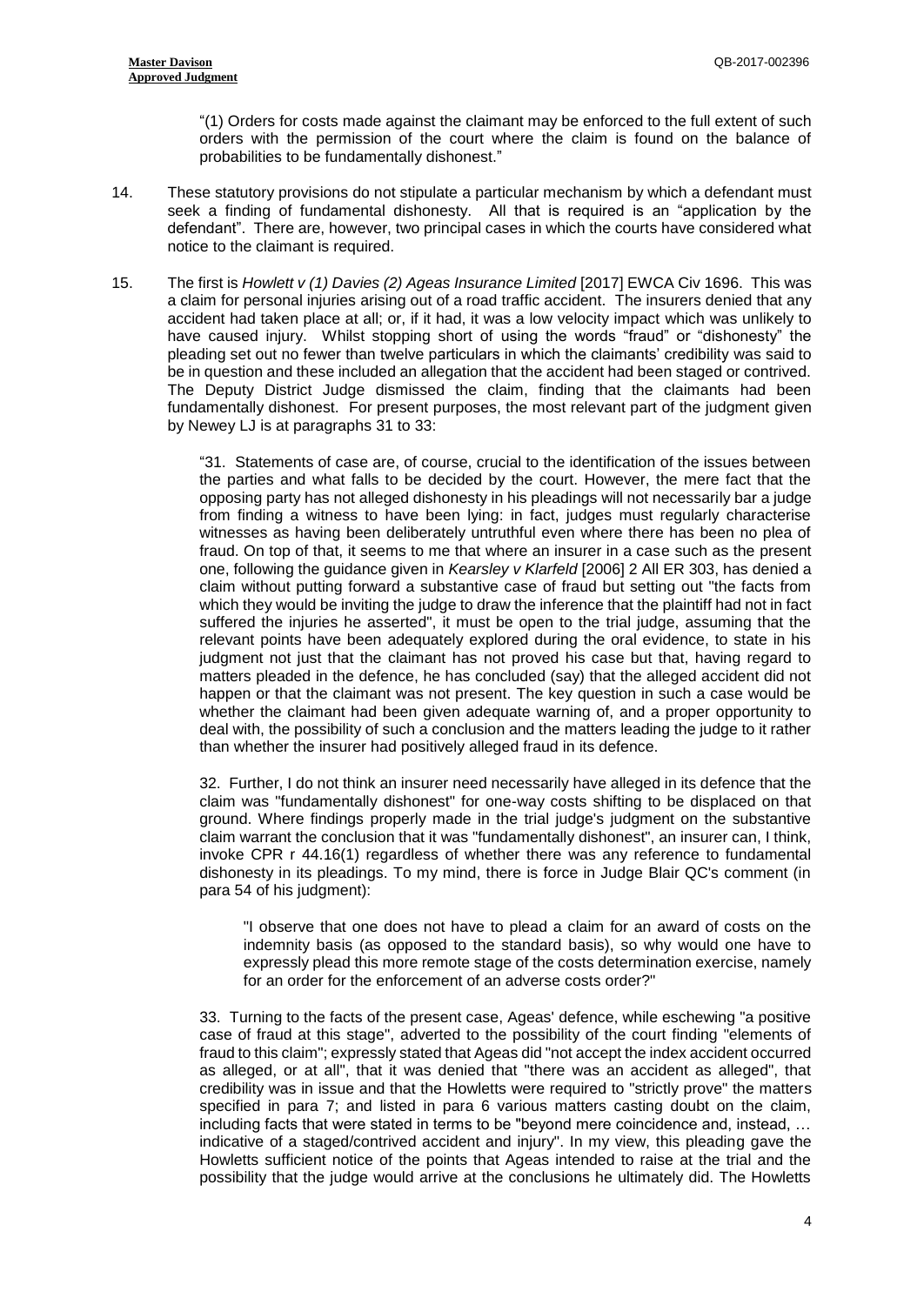cannot, in the circumstances, fairly suggest that they were ambushed. Assuming, moreover, that the views that the judge expressed in his substantive judgment are not open to objection because of how matters were put (or not put) to witnesses in crossexamination (which I shall consider in a moment), it was proper for Ageas to contend, and the district judge to hold, that the findings made in the judgment showed the claim to be "fundamentally dishonest" within the meaning of CPR r 44.16(1)."

16. The second case is *Pinkus v Direct Line* [2018] EWHC 1671 – another road traffic collision claim in which the claimant alleged he had suffered a serious psychiatric injury in the form of PTSD. By way of an updated counter-schedule, the defendant pleaded fundamental dishonesty, setting out "some details of the arguments" and putting in issue the claimant's credibility, honesty and reliability. It also referred to "matters to be explored in crossexamination" and to matters that might "arise in cross-examination". There was an application by the claimant to limit or exclude the defendant from relying on such matters. HHJ Coe QC, sitting as a Judge of the High Court, permitted the defendant to put forward its case of fundamental dishonesty and said the following about the adequacy of the pleading:

> "12. At the beginning of the trial the claimant applied for a ruling that the defendant should not be allowed to run their case on conscious exaggeration, malingering and fundamental dishonesty. I gave an extemporary ruling allowing the defendant to run these arguments. I expand the ruling now to say that I find that in the circumstances of this case the principles set out by Newey LJ in Howlett apply in preference to the principle enunciated in *Three Rivers*. At the beginning of the trial the claimant had known "what he was facing" for some time. He knew he had been subject to surveillance. He knew there were issues in relation to the medical evidence which made conscious exaggeration at least a possibility (including lack of a definitive diagnosis, the unusual pattern of symptoms he was reporting, the failed effort tests, and the dispute about how the accident occurred.) By the time of the trial he knew the detail of the matters in the updated counter schedule and the specific allegations of conscious and gross exaggeration. He had had an opportunity to respond even at that stage, seeking to admit further statements in rebuttal of defence witnesses, including from his son and by seeking to put in evidence of previous convictions, casting doubt on the credibility of one of the defendant's witnesses. The matters to be put to him in cross-examination would not, in my view, have come as any surprise to him.

> 13. Moreover, since as in any case and as set out in *Howlett*, it must be open to me, having heard all the evidence, to conclude that the claimant is lying or exaggerating in respect of some of his claim, the case ought to be put squarely to him to allow him to respond. This must include issues raised in the course of the trial which go to credibility even where they have not been specifically pleaded.

> 14. However, as I said when I gave my ruling, I would not allow any issue to be raised of which the claimant would not have any sufficient notice and which he might have been able to deal with by way of additional evidence or which the experts would have been able to address, but had not and could not in the course of the hearing. Thus, I made it clear that I would not allow any specific points to be taken or arguments to be run which caused prejudice to the claimant because they came too late and in respect of which he had had no notice and could not deal with them or any such point where the experts would need to consider matters further and/or prepare supplementary opinion/reports/letters which could not fairly be done in the course of the trial."

17. Once statements of case have been served, amendments, by virtue of CPR rule 17.1(2)(a) & (b), are only available either by agreement or with the court's permission. Permission to amend is a matter of judicial discretion. It is well-established that permission to amend a Defence will be refused if the case put forward by the proposed amendment has no real prospect of success.

## **Discussion**

18. Somewhat against my first instinct, I have concluded that I should not allow the italicised section of the disputed amendments.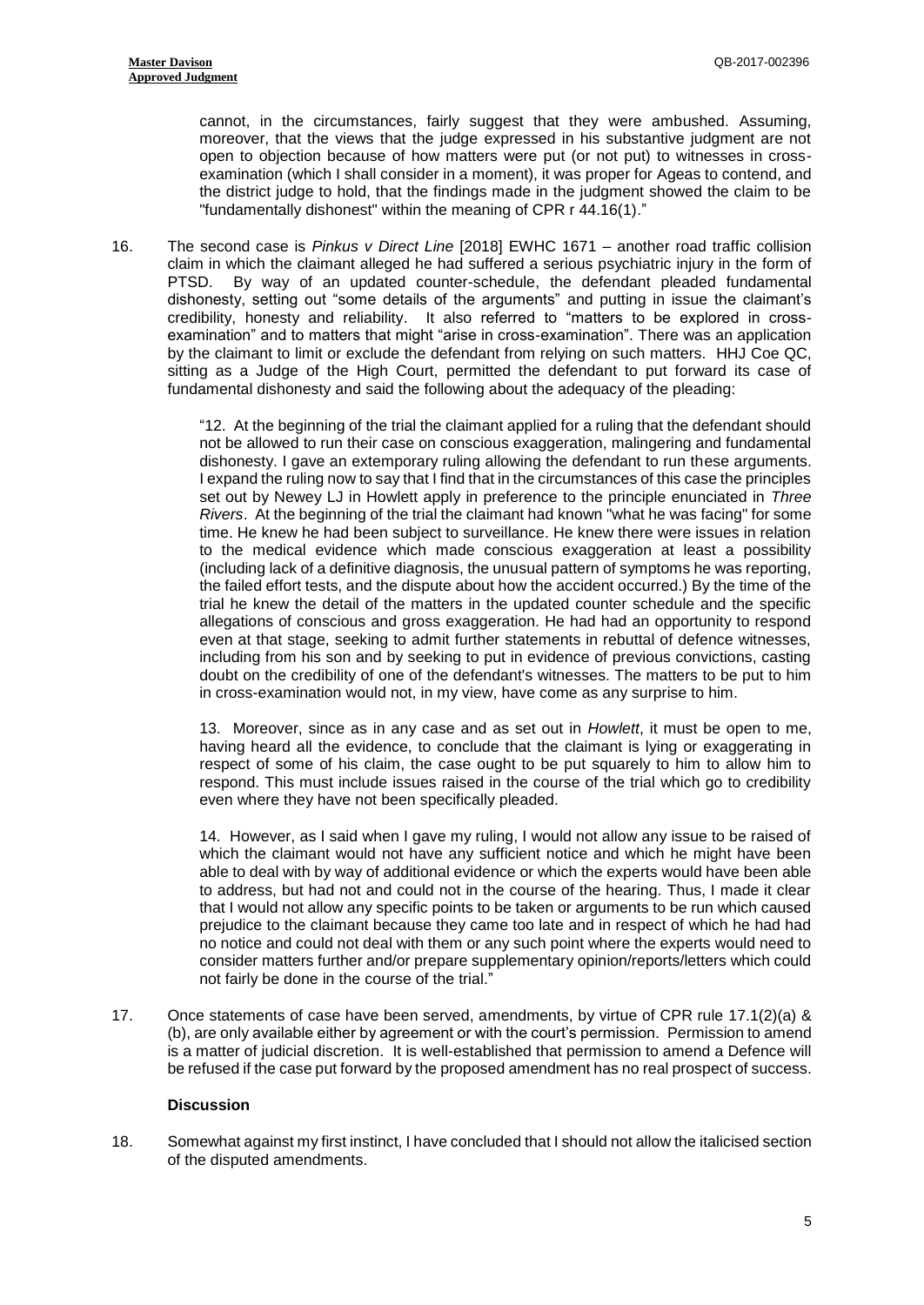- 19. The cases I have referred to establish that it is open to the trial judge to make a finding of fundamental dishonesty whether that has specifically been pleaded or not. To put that another way, an "application by the defendant for the dismissal of the claim" pursuant to section 57(1) of the 2015 Act does not require any particular formality. In an appropriate case it could, for example, be made orally and perhaps at as late a stage as the defendant's closing submissions. But the factors governing whether the trial judge would then entertain it would be as set out by Newey LJ in *Howlett*, namely whether the claimant had been "given adequate warning of, and a proper opportunity to deal with, the possibility of such a conclusion and the matters leading the judge to it rather than whether the insurer had positively alleged fraud in its defence". Or, to adopt the language of HHJ Coe's judgment in *Pinkus*, whether the claimant had had "sufficient notice" of the issues raised and the opportunity to deal with those issues by way of additional evidence, if necessary, including from his experts.
- 20. A factor underlying these decisions is that (as was explicitly raised in *Pinkus*) neither the defendant nor the judge may be in a position to make any conclusions about a party's honesty until that party has given evidence and been cross-examined. That will especially be the case where honesty or dishonesty turns on the distinction between conscious and unconscious exaggeration. It would also not be professionally proper for a defendant's legal representatives to allege fraud or fundamental dishonesty based upon mere suspicion, or upon a mere prospect that that is how the evidence might turn out. So there will be many cases where it would not be practical or proper to require a defendant to have made such an allegation prior to the trial in order to make an application under section 57.
- 21. This is just such a case. Whether fundamental dishonesty is pursued will be a matter on which the defendant's insurers and their legal team will have to form a view at the trial. Whether the court then entertains the application will depend on the trial judge's assessment of (a) whether it has some prospect of success and (b) the considerations of fairness described above.
- 22. Thus it might be said, (as Mr Audland QC does indeed say), that the sort of contingent and provisional plea proposed is simply giving the claimant fair warning that the defendant may, if the evidence turns out a certain way, make an application under section 57. However, on careful reflection, that is not how I would analyse the situation and I refuse permission for the amendment for the following reasons:
	- i. The proposed amendment serves no purpose. In the circumstances of this case, the defendant can, if appropriate, make the application without having foreshadowed it in a pleading. The somewhat doom-laden wording that the defendant "*reserves the right* to submit that a finding of fundamental dishonesty (and the striking out of the claim pursuant to section 57 Criminal Justice and Courts Act and/or costs sanctions including the disapplication of QOCS) is appropriate" is unnecessary. It is not quite correct to label an application under section 57 a "right" and, even if it were, there would be no requirement to have "reserved" the right in advance.
	- ii. At the present time, a plea of fundamental dishonesty has no real prospect of success and therefore, even pleaded on a contingent basis, does not satisfy the test for granting permission to amend. Dishonesty, as opposed to a functional disorder or somatisation, is not, or not clearly, raised by the medical experts. If it has a basis, that basis is, on present material, slender. By contrast, if the correct diagnosis is a functional disorder, that would seem to have a good "fit" with the claimant's pre-accident history and the fact that she suffered a subarachnoid haemorrhage very shortly afterwards. Even if, as the defendant contends, that was entirely unconnected with the accident, it could hardly have failed to have raised fears and anxieties in the claimant's mind.
	- iii. It causes prejudice to the claimant. As Mr Dickinson has explained, a plea of fundamental dishonesty has to be reported to the claimant's legal expenses insurers and opens up a theoretical possibility of them avoiding the policy *ab initio*. At the very least that will create an added burden of administration and costs. Furthermore, a finding of fundamental dishonesty has grave implications for the claimant and the proposed amendment, if allowed, would be apt to raise further fears and anxieties for which, at the present time at least, there is no proper basis.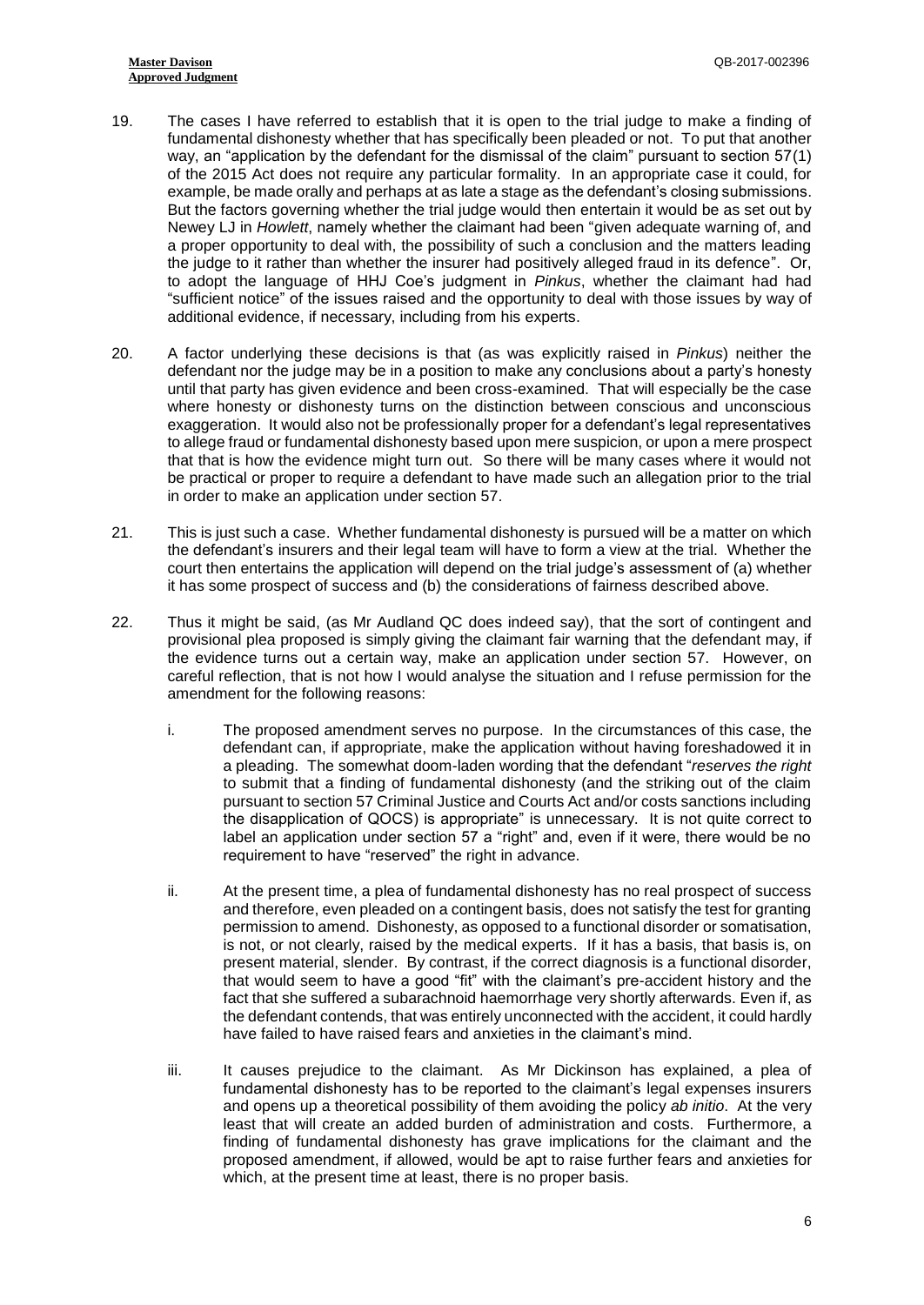- 23. Mr Grant's submission went slightly wider than the italicised words. He wanted me to refuse permission for the preceding sentence and another sentence in a proposed new paragraph 4.6.5. Both these sentences refer to the claimant's "exaggeration of her symptoms". But the defendant does not presently plead that such exaggeration has been or is "conscious". The proposed amendments make it clear that this is a matter which it intends to "explore at trial". If I were to refuse permission for these amendments, Mr Grant would no doubt use that as the basis for an invitation to the trial judge to limit the scope of Mr Audland QC's cross-examination of the claimant. (I note that in *Pinkus* Mr Grant made exactly such a submission to HHJ Coe QC, which she rejected. I note also that she went on to make a finding of fundamental dishonesty.) Plainly, that would be wrong and unfair to the defendant. The defendant has a respectable body of evidence that the claimant has exaggerated (or, in the case of pre-accident symptoms, minimised) her symptoms. It is entitled to explore whether the motivation for any exaggeration or minimisation is benign. That is far removed from threatening, at this stage, an application under section 57 CJCA and is, in my view, a proper pleading. I have no hesitation in allowing these amendments.
- 24. I emphasise that nothing in the foregoing is intended to detract from the modern "cards on the table" approach. Where the defendant does have a proper basis for a plea of fundamental dishonesty and intends to apply under section 57, then, subject to the direction of the judge dealing with case management or the trial judge, that should ordinarily be set out in a statement of case or a written application and that should be done at the earliest reasonable opportunity. What I am intending to discourage are pleas of fundamental dishonesty which are merely speculative or contingent.

### **Neuro-imaging**

25. In order to spare the claimant the cost of a transcript, I take this opportunity of recording my reasons for refusing a separate application by the claimant. This was her application dated 30 April 2020 for permission to rely on amended medical reports of Dr Allder (the claimant's neurologist) and Dr Butler (the claimant's neuroradiologist) commenting on a "DTI scan" of the claimant's brain. This was a scan performed by Professor Sharp's team at Imperial College, London, on 8 January 2019. I quote from Professor Sharp's report of 25 April 2019:

> "Magnetic resonance imaging (MRI) assessment was performed at the Imperial College Clinical Imaging Facility the Hammersmith Hospital, Imperial College London NHS Trust. A 3 Tesla Siemens Vario scanner was used. T1, T2, Flair, Susceptibility Weighted Imaging (SWI) and 64 direction Diffusion Tensor Imaging (DTI) were acquired."

26. The report was the subject of a specific ruling in my judgment of 11 October 2019. The relevant section stated as follows:

> "Professor Sharp is a neurologist at the department of brain sciences within the medicine faculty of Imperial College. He has provided a brief report dated 25 April 2019 on some neuroimaging which was commissioned by the claimant's solicitor in November 2018 and carried out on 8 January 2019. The report is titled "medico-legal neuroimaging report" and it was, at least initially, accepted to have been a medico-legal instruction. At the hearing, Mr Grant told me that that was an error and that the instruction had been paid for by the claimant from her personal funds – its primary purpose being clinical. The imaging has been reviewed by Dr Butler, the claimant's neuroradiologist, in a letter dated 15 July 2019. It has also been reviewed by Dr Stoodley, the defendant's neuroradiologist, in letters dated 29 July 2019 and 21 August 2019.

> The report from Professor Sharp is a medico-legal report in both form and substance. The contrary does not seem to me to be arguable. Given that the claimant already has an expert neurologist, Dr Allder, I have no hesitation in excluding Professor Sharp's report. However, it would be artificial to exclude the imaging itself which the instructed neuroradiologists have considered and commented upon, and likewise their reports. However unsatisfactory the commissioning of the imaging may have been, this is another genie that cannot easily be put back into the bottle."